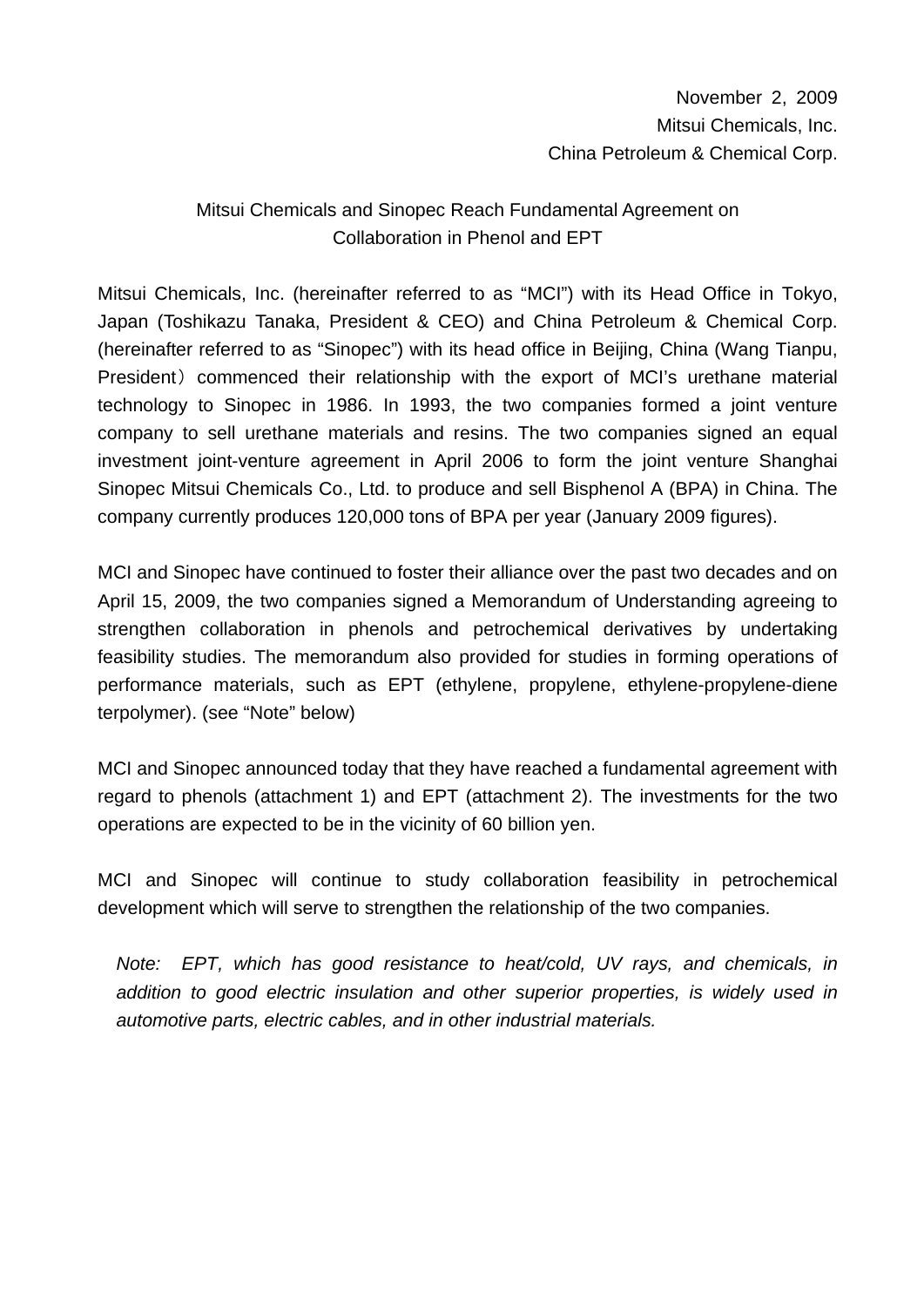#### Corporate Overview

#### China Petroleum & Chemical Corp. (Sinopec Corp.)

・Main business: Oil and gas mining business, oil refinery business (gasoline, diesel and other fuels, lubricant, solvent, WAX, and petrochemical feedstock), Chemical business (olefin, synthetic resin and rubbers, synthetic fiber feedstock, synthetic fiber, and urea), and Engineering business (oil and gas mining, oil refining and chemical plants)

・Net sales in 2008: RMB 1,452.1 billion

- ・Capital stock: 18.6 billion dollars (listed on the stock exchanges of NY, London, and HK)
- ・Number of employees: 420,000 persons
- Head Office: 22 Chaoyangmen North Street, Chaoyang District Beijing, China

### Mitsui Chemicals, Inc.

・Main business: Performance Materials (Automotive & Industrial Materials, Living & Energy Materials, Information & Electronics Materials, Polyurethane, Coatings & Engineering Materials), Advanced Chemicals (Fine & Performance Chemicals, Agrochemicals), Basic Chemicals (Feedstock, Phenols, PTA & PET, Industrial Chemicals)

- ・Net sales for FY2008: ¥1,487.6 billion
- ・Paid-in capital: ¥103,226 million
- ・Number of employees: 12,964 persons (consolidated)
- ・Head Office: Shiodome City Center, 1-5-2, Higashi-Shimbashi, Minato-ku, Tokyo, Japan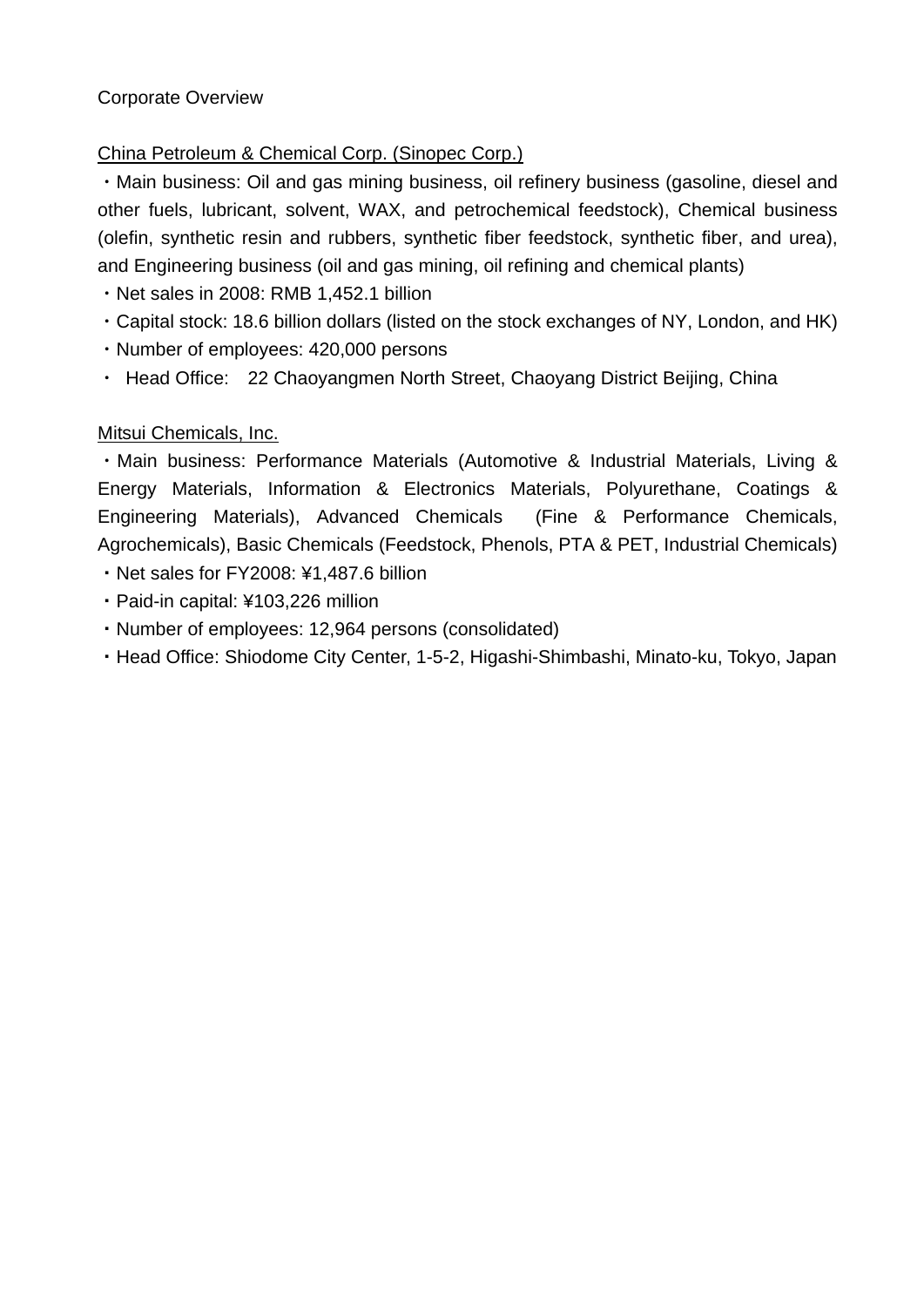#### Attachment 1

November 2, 2009 Mitsui Chemicals, Inc. China Petroleum & Chemical Corp.

## Mitsui Chemicals and Sinopec Reach Fundamental Agreement to Form a Joint Venture in Phenol

Mitsui Chemicals, Inc. with its Head Office in Tokyo, Japan (hereinafter referred to as "MCI") (Toshikazu Tanaka, President & CEO) and China Petroleum & Chemical Corp. with its head office in Beijing, China (hereinafter referred to as "Sinopec") (Wang Tianpu, President) reached a partnership agreement for a joint venture in phenol, the raw material for production of Bisphenol A (BPA) which is currently being produced and sold by the two companies' equal investment joint-venture, Shanghai Sinopec Mitsui Chemicals Co., Ltd. (hereinafter referred to as "SSMC")

The two companies – MCI as the largest phenol producer in Asia and Sinopec as the largest phenol producer in China, in consideration of increasing international competition in this product area, have decided to form a strategic alliance to continue to as a leader in the Asian market. This "win-win" collaboration will form a top level world-class phenol alliance. The venture will accelerate establishment of a new phenol plant and conjoin Sinopec's Shanghai Gaoqiao Company phenol plant into its operations. These new operations will serve to further reinforce competitiveness of the current joint venture which commenced commercial operations in January 2009 and is scheduled to produce 120,000 tons of BPA a year.

The two companies are scheduled to submit an environmental proposal to the Ministry of Environmental Protection by the end of the current fiscal year for the planned commercial operation of the new plant in 2013.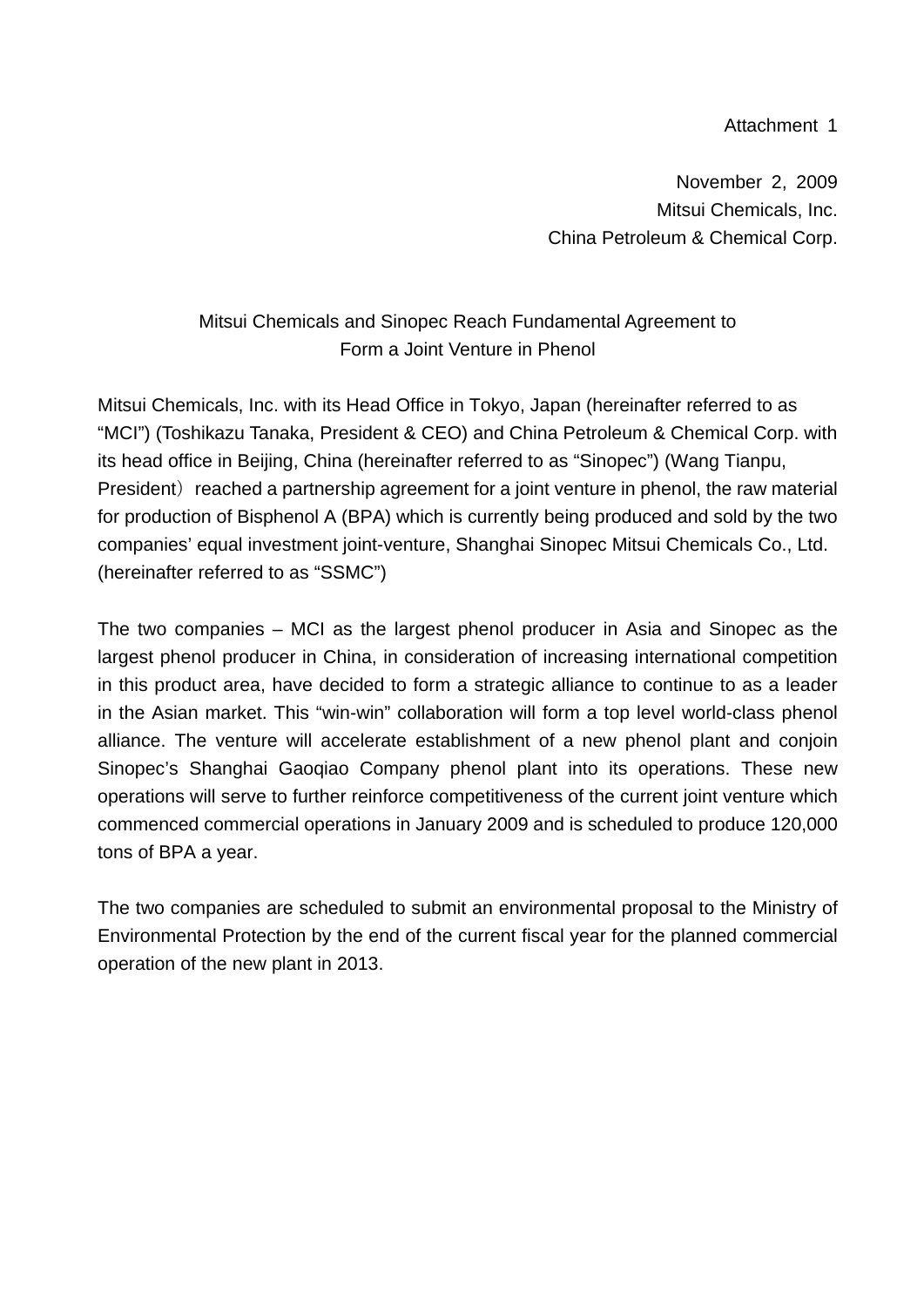<Outline of Phenol Joint Venture>

- 1.Location: Shanghai Petrochemical Area, China
- 2.Investment: 50:50 (same investment ratio as SSMC)
- 3.Production Capacity: New Plant: Phenol 250,000 tons/year

Acetone 150,000 tons/year

 *Note: In addition, Sinopec's Shanghai Gaoqiao Company plant (phenol 125,000 tons/year, acetone 75,000 tons/year) will be conjoined with SSMC. SSMC's total annual phenol production capacity will be 375,000 tons, acetone 225,000 tons, and BPA 120,000 tons.* 

- 4.New Plant Process (Phenol Process): Mitsui Chemicals technology
- 5.Commercial Operation: Second Quarter of 2013